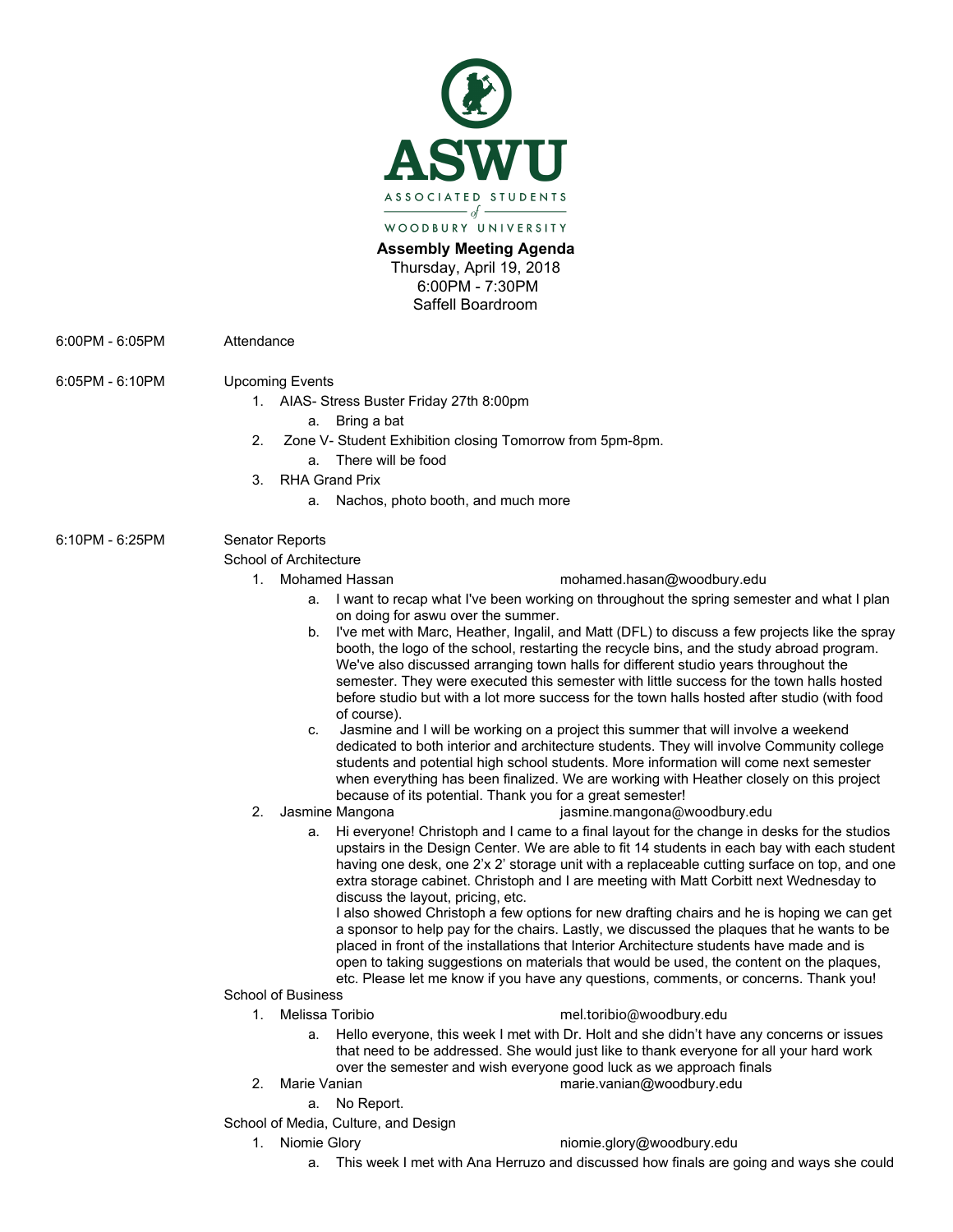utilize the ASWU in promoting anything in her department. For next week I will set up a meeting with Behnoush. If anyone has anything they would like me to bring up, just email me

#### 2. Anna Harrington [anna.harringtonbilu@woodbury.edu](mailto:anna.harringtonbilu@woodbury.edu)

a. Hello everyone,

I am excited to announce that the Animation Department Survey is officially available on the ASWU Website for students to fill out. In order to access the survey one must go to www.aswu.woodbury.edu > Docs/Surveys > Surveys > scroll to bottom and click "School of MCD Animation Survey."

With that said, I would like to ask all of you for your help, again, in helping spread this information about the survey to animation students, for the more participation there is, the more likely it is that change will occur.

I would also like to send a big thank you out to my partner Niome Glory for helping create a flyer for the survey, it looks beautiful and should be up on social media within the next few days, as well as a big thank you to Adam Ramirez for helping me upload the survey to the ASWU website. Thank you guys so much!

This week I also filled in a sheet that documents my work, as a Senator, for this semester. It is an awesome addition for the senators and helps keep out meetings and work in order. Thank you Alex.

Again, if you need anything or have any questions, comments, or concerns please feel free to reach out to me. I am more than happy to help. Thanks!

- College of Liberal Arts
- 
- 1. Akeima Young akeima.young@woodbury.edu
	- a. No Report.
- 2. VACANT Please email any recommendations to aswu@woodbury.edu
- 6:25PM 6:40PM Executive Board Reports
	- 1. Alexandra Holguin, President [alex.holguin@woodbury.edu](mailto:alex.holguin@woodbury.edu)

- a. Mr Woodbury: The Mr. Woodbury bust has arrived. Erik Greeny and I are working with administration and maintenance to get a pedestal for Mr. Woodbury up and ready by graduation.
- b. Student Leader Awards: I hope all who were in attendance enjoyed the student leader awards. Congratulations to Phi Sigma Sigma, Animation Club, and Delta Sigma Phi for winning our organizational awards.
- 2. William Garcia, Executive VP [william.garcia@woodbury.edu](mailto:william.garcia@woodbury.edu)
- a. Good luck on finals, drink water. Get rest, keep the ambulance away
- 3. Bennet Cariaga, VP of Finance [bennet.cariaga@woodbury.edu](mailto:bennet.cariaga@woodbury.edu)
	- a. Approvals
		- i. The Executive voted to approve additional \$150 Organization Allocations Committee funding for Black Students Association collaboration with Residence Hall Association Grand Prix. The vote was 5-0-1, with five approve and one abstain.
	- b. The piano is out of the Cabrini Hall area and back into the dining room. We are working with maintenance for a longer term solution on the piano. But at this time, the piano stays.
	- c. Organization Allocations Committee Reconciliations are due for the following:
		- i. Business Professional Women of Woodbury
			- 1. Dine Like a Diplomat Today
		- ii. 7500 Club
			- 1. Museum Scavenger Hunt Tomorrow
		- iii. Spirit Week Tomorrow
			- 1. Business Professional Women of Woodbury
			- 2. Delta Sigma Phi
			- 3. Moria
			- 4. Phi Sigma Sigma
			- 5. Sigma Omega Nu
			- 6. UNITY
			- 7. Zone V
		- iv. Woodstock Monday, April 23
			- 1. Beta Lambda Chi
			- 2. Collegiate Entrepreneurs Organization
			- 3. Delta Sigma Phi
			- 4. Communications Club
			- 5. Phi Sigma Sigma
			- 6. Psychology Students Association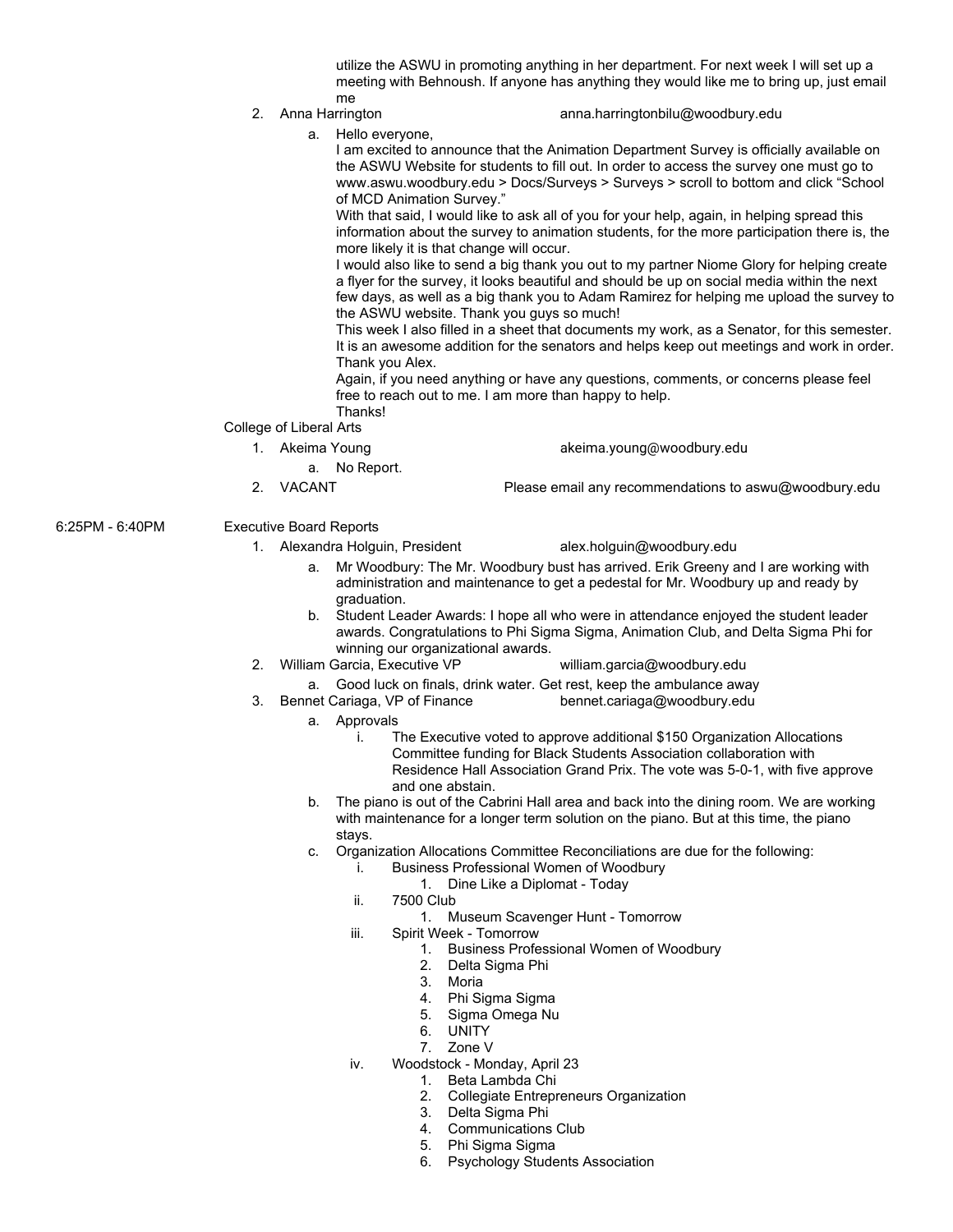- 7. Sigma Omega Nu
- 8. UNITY
- 9. Zone V
- v. American Institute of Architecture Students
	- 1. Fix @ Six & Beaux Art Ball Tuesday, April 24
- vi. UNITY
	- 1. Moonlight Rollerway Wednesday, April 25
- 4. Marta Huo, VP of Student Orgs [marta.huo@woodbury.edu](mailto:marta.huo@woodbury.edu)
	- a. Hi everyone, we are almost done with this school year!
	- b. Graduation form is now up on the aswu website for you all to fill out! Download the pdf and you are required to get all WET signatures. Which means that the signature needs to be signed by the person with a pen.
	- c. You can find the form on the front page of the ASWU website, it will be a pop up. Or you can find it under Docs & Survey under Other.
	- d. After you have filled this out please turn it into the ASWU box in the whitt. The deadline is stated on the form.
	- e. Please let me know if you have any questions regarding this.Thank you
- 5. Adam Ramirez, VP of Marketing [adam.ramirez@woodbury.edu](mailto:adam.ramirez@woodbury.edu)
	- a. Hey everyone, reminder for everyone to submit their final FREA/flyer for the semester as soon as possible.
	- b. FREA/Flyer due:
		- i. ASA End of the Year BBQ was due two days ago, 4/17/18
		- ii. PSA Pizza Run was due 4/18/18, yesterday
		- iii. PSA Random Acts of Kindness due 4/23/18 next Monday
- 6. Autumn Davis, VP of Student Life [autumn.davis@woodbury.ed](mailto:autumn.davis@woodbury.edu)u
	- a. Hoping that Finals coming aren't getting too bad for you all! Remember to stay on top of things. CAB has you covered with the Stressbusters cart collab with Student affairs! Catch us making Rounds at 12pm and 6pm April 30-May 3.
	- b. Our Workshop, Sex Discussed Here! Is next Wednesday the 25th. That day is also our final CAB n Get it, so come learn and maybe win a prize or two! That's 12-1:30pm in Woody's Dining Hall.
	- c. LNB is May 2nd 10pm-12am. Crepes Bonaparte will be providing Strawberry/Banana & Nutella Crepes as well as Cinnamon sugar Crepes. Be there to get fuel for your all nighter.
	- d. Lastly, I'm apologizing in advance for missing next week's final assembly meeting. I will be in Portland, Oregon presenting my thesis at the Western Psychological Association's conference. If you're interested, I will be presenting it again at WU May 1st at 12pm right here in Saffell.
- 6:40PM 6:45PM Advisor Report

|  | , www.com   |  |
|--|-------------|--|
|  | Ductin Drox |  |

- 1. Dustin Brentlinger [dustin.brentlinger@woodbury.edu](mailto:dustin.brentlinger@woodbury.edu)
	- a. Request for Senators:
		- i. Set up a one hour meeting to give a tour of their school for next week.

6:45PM - 7:15PM Forum Topic: Constitution Revisions

1. Review the revisions to the constitution.

- a. The constitution will be voted in this semester.
- b. The Bylaws will be presented to be voted into in the fall.
- c. Reach out to Alex, Bennet, and Will if you have any questions.
- d. We will be sending out a survey in which you can vote to approve the whole document, or deny revisions one by one.
- e. READ THESE REVISIONS. Be sure to present them to your student organizations you represent your student organizations vote.
- f. If you see grammar errors, send an email pointing them out. Vote based off of the intent not the grammatical mistakes.

7:15PM - 7:30PM Open Forum

- - 1. If you have anything that was not addressed, please submit an anonymous comment into the Comment Box right outside in the hallway, in the pool house, or via our virtual comment box on our website aswu.woodbury.edu.

- 7:30PM Next Meeting- Last Spring 2018 Assembly meeting
	- 1. Thursday, April 26th, 2018,6:00PM-7:30PM, Saffell Boardroom